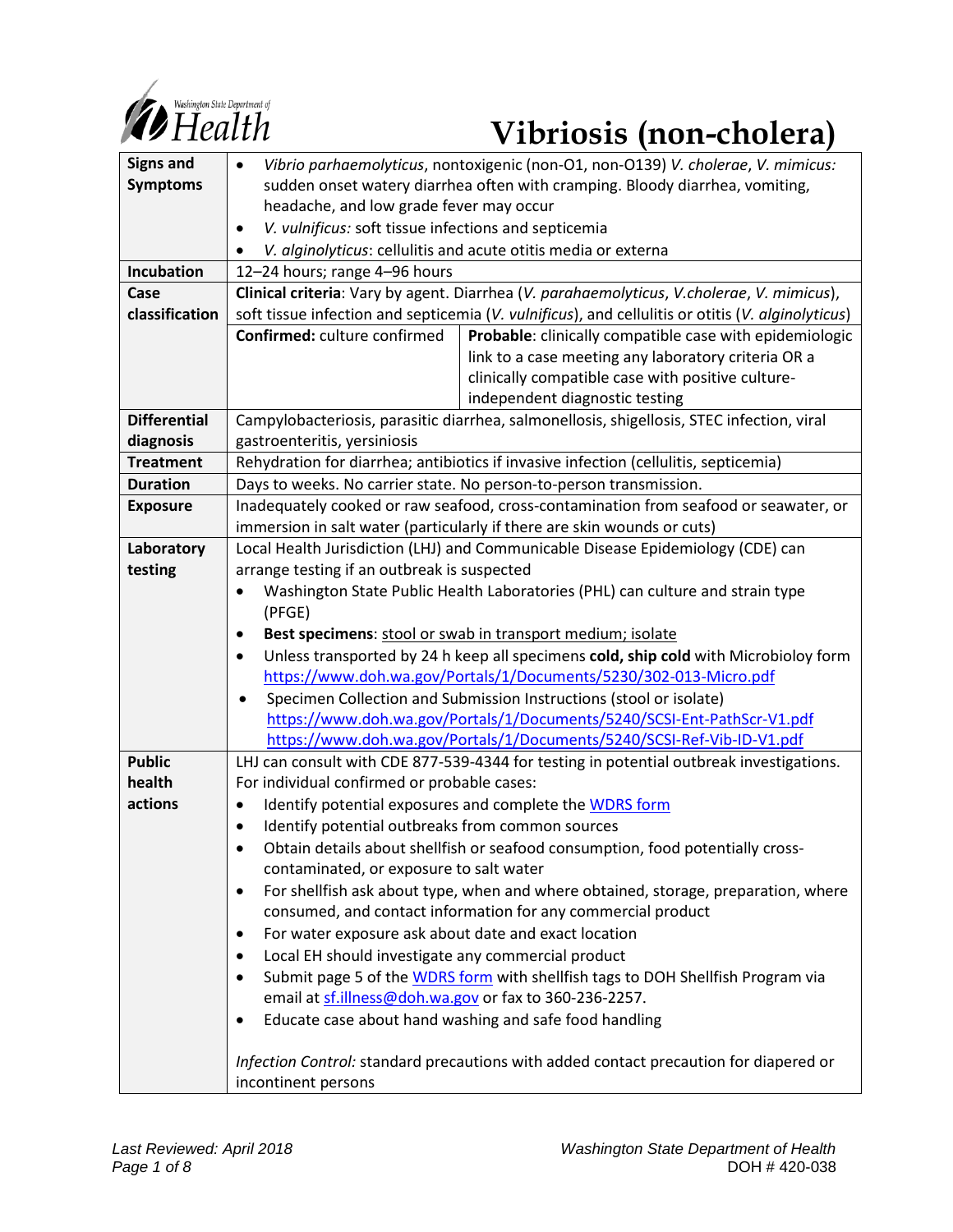## **Vibriosis (non-cholera)**

## **1. DISEASE REPORTING**

### **A. Purpose of Reporting and Surveillance**

- 1. To identify sources of transmission (e.g., commercially distributed food product or shellfish collection area) and to prevent further transmission from such sources.
- 2. When disease is due to privately collected shellfish, to inform those individuals how to reduce their risk of exposure.

## **B. Legal Reporting Requirements**

- 1. Health care providers: notifiable to local health jurisdiction within 24 hours.
- 2. Health care facilities: notifiable to local health jurisdiction within 24 hours.
- 3. Laboratories: *Vibrio* (non-cholera) species notifiable to local health jurisdiction within 24 hours; specimen submission - culture (2 business days).
- 4. Local health jurisdictions: notifiable to Washington State Department of Health (DOH) Office of Communicable Disease Epidemiology (CDE) within 7 days of case investigation completion or summary information required within 21 days of initial notification.

Note: Persons with non-toxigenic strains of *V. cholerae* are reported as cases of vibriosis. Persons with toxigenic strains of *V. cholerae* (O1 or O139) are reported as cholera cases.

## **C. Local Health Jurisdiction Investigation Responsibilities**

- 1. Begin investigation within one working day. Enter case in Washington Disease Reporting System (WDRS) immediately to generate a WDRS case ID that will be used in tracking.
- 2. Interview case using the WDRS interview form [\(https://www.doh.wa.gov/Portals/1/Documents/5100/210-052-ReportForm-Vibriosis.pdf\)](https://www.doh.wa.gov/Portals/1/Documents/5100/210-052-ReportForm-Vibriosis.pdf)
- 3. Facilitate environmental investigation, as indicated.
- 4. To track progress through the investigation, use the Vibrio checklist.

## **2. THE DISEASE AND ITS EPIDEMIOLOGY**

### **A. Etiologic Agents**

Vibriosis is caused by infection with pathogenic species of the family *Vibrionaceae.* Genera that more commonly cause human illness include *Vibrio* and *Grimontia*. The most important non-cholera human pathogens in the *Vibrio* genus are *Vibrio parahaemolyticus*, *V. vulnificus*, non-toxigenic *V. cholerae,* and *V. mimicus.* Species that less commonly cause human illness include *V. alginolyticus V. fluvialis* and *G. hollisae*. *Vibrio* species that naturally inhabit coastal waters in the United States and Canada and are present in higher concentrations during warm summer months.

### **B. Description of Illness**

*Vibrio parahaemolyticus* primarily causes a diarrheal illness characterized by sudden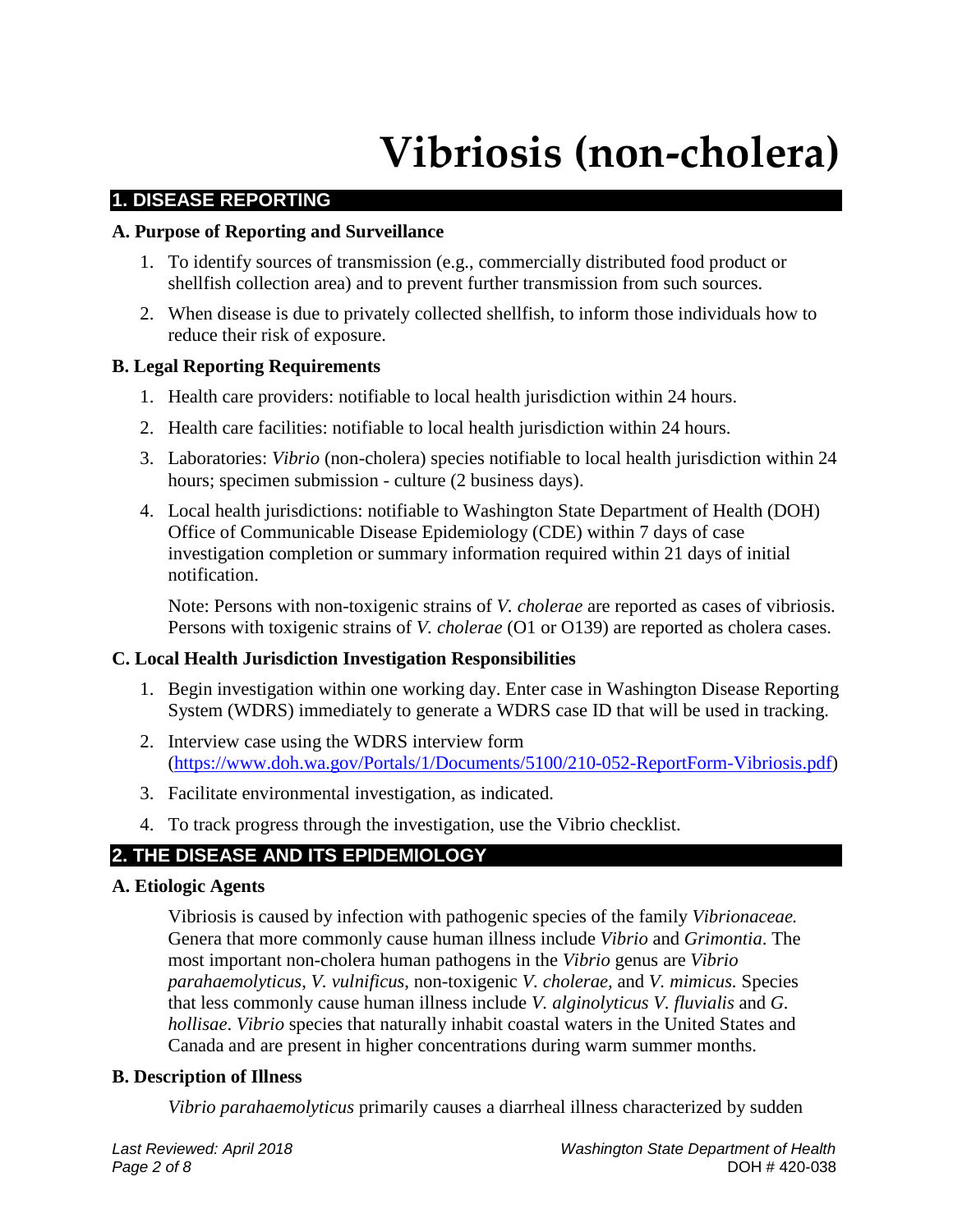onset of watery diarrhea often accompanied by abdominal cramping. Bloody diarrhea (<15% of cases), vomiting, headache, and low grade fever also can occur. Nontoxigenic (non-O1, non-O139) *V. cholerae* causes a diarrheal illness. *V. mimicus*  can cause a cholera-like illness.

*V. vulnificus* is a virulent organism that most commonly causes soft tissue infections and septicemia in persons with immunocompromising conditions, liver disease and other chronic illnesses. Septicemia can occur after ingestion of the organism in undercooked shellfish or exposure of a wound to seawater containing the organism. *V. vulnificus* is responsible for almost all the seafood-related deaths in the United States; the case fatality rate is approximately 25%.

*V. alginolyticus* most commonly causes cellulitis and acute otitis media or externa.

## **C. Vibriosis in Washington State**

The number of vibriosis reports varies from year to year depending on environmental conditions. In 2006, a large outbreak of shellfish-associated vibriosis occurred in Washington involving at least 110 residents.

*Vibrio parahaemolyticus* is endemic to the estuaries of Washington as are several other *Vibrio* species. To date, no *V. vulnificus* and *V*. *mimicus* infections have been reported associated with aquatic origins within Washington.

Most vibriosis cases in the United States occur between April and October. During the warmer months of the year, the DOH Shellfish Program routinely monitors shellfish from Washington growing waters for the presence of *V. parahaemolyticus* and will impose harvest restrictions if growing areas are linked to human illness.

### **D. Reservoirs**

*V. parahaemolyticus* and *V. vulnificus* naturally occur in coastal waters. Although *V. parahaemolyticus* is ubiquitous in the United States (including Washington), *V. vulnificus* occurs at highest concentrations along the Gulf coast and in the Northeast. Molluscan shellfish become contaminated with the organisms while filter feeding.

*V. parahaemolyticus* and *V. vulnificus* are halophilic (i.e. salt-requiring). Nontoxigenic (non-O1, non-O139) *V. cholerae* can live in both freshwater and salt water.

### **E. Modes of Transmission**

In the United States, most sporadic cases of vibriosis (non-cholera) follow the ingestion of raw or inadequately cooked seafood, particularly oysters. Common vehicles or mechanisms of transmission include:

- 1. Ingestion of inadequately cooked or raw seafood.
- 2. Ingestion of foods cross-contaminated with seawater or raw seafood.
- 3. Exposure of cuts or wounds to seawater.

## **F. Incubation Period**

12–24 hours; range 4–96 hours.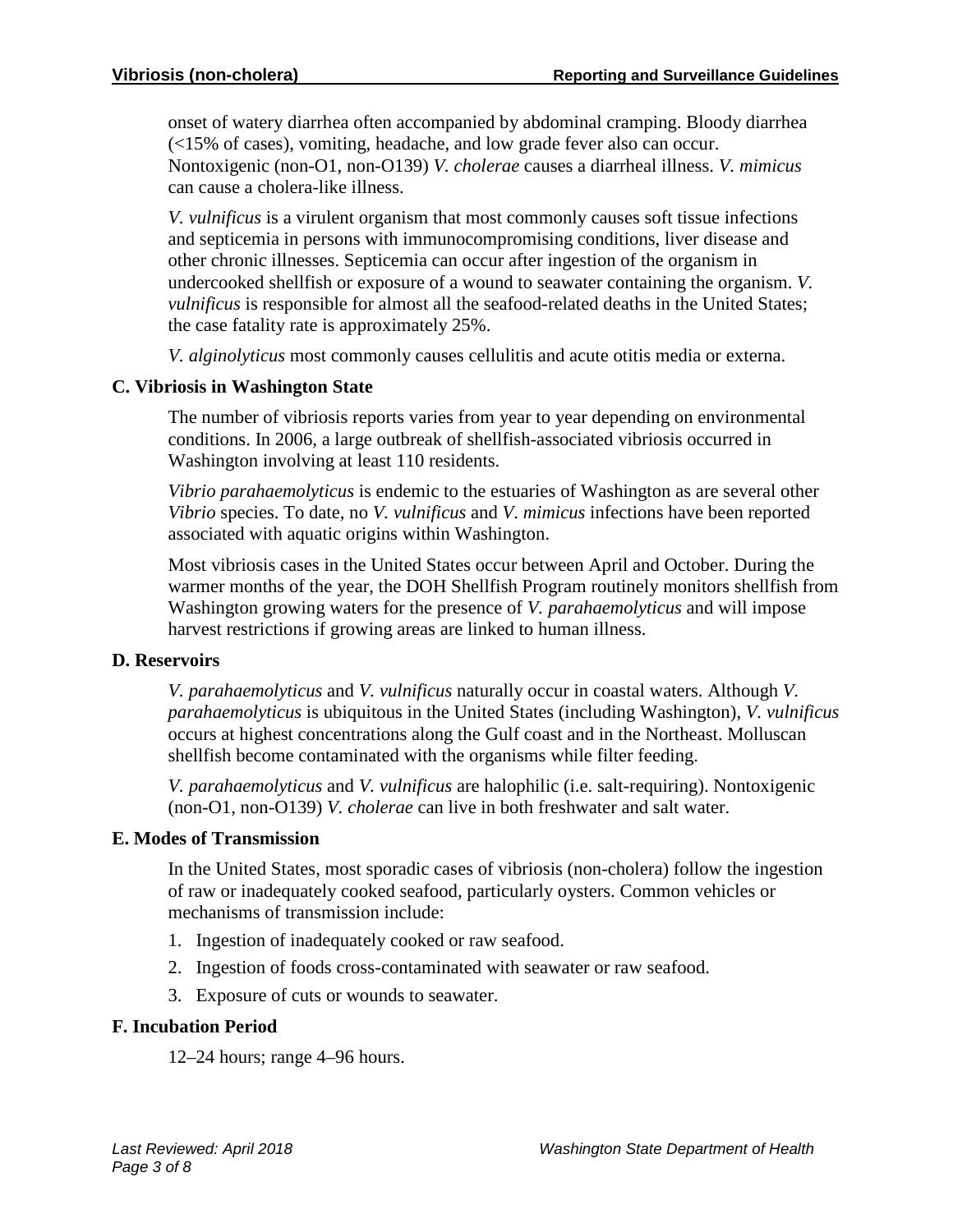## **G. Period of Communicability**

Person-to-person transmission probably does not occur, suggesting the infective dose for immunocompetent persons is high. There is no carrier state.

## **H. Treatment**

Treatment for gastroenteritis is primarily oral rehydration and supportive therapy. Antibiotics are generally not necessary in most cases of *V. parahemolyticus* gastroenteritis but may be indicated if the diarrhea is severe. Cellulitis and septicemia caused by *V. vulnificus* require rapid treatment with appropriate antibiotics.

## **3. CASE DEFINITIONS**

## **A. Clinical Criteria for Diagnosis**

Vibriosis should be suspected if a patient has watery diarrhea and has eaten raw or undercooked seafood, especially oysters, or when a wound infection or sepsis occurs after exposure to seawater.

## **B. Laboratory Criteria for Diagnosis**

- 1. Supportive:
	- Culture-independent diagnostic testing for a species of the family *Vibrionaceae* (other than toxigenic *Vibrio cholerae* O1 or O139) from a clinical specimen.
- 2. Confirmatory:
	- Isolation of a species of the family *Vibrionaceae* (other than toxigenic *Vibrio cholerae* O1 or O139) from a clinical specimen.

## **C. Case Definition (2017)**

- 1. Probable: A case that meets the supportive laboratory criteria for diagnosis, or a clinically compatible case that is epidemiologically linked to a case that meets the supportive or confirmatory laboratory criteria for diagnosis.
- 2. Confirmed: A case that meets the confirmed laboratory criteria for diagnosis.

## **4. DIAGNOSIS AND LABORATORY SERVICES**

### **A. Diagnosis**

The diagnosis is made by isolation of a species of the family *Vibrionaceae* from stool, blood or wounds.

### **B. Tests Available at PHL**

Laboratories in Washington are required to submit *Vibrio* isolates to PHL, which provides isolate confirmation/identification. In an outbreak, PHL will also culture stool for *Vibrio* species. Contact CDE for approval prior to submitting specimens for culture.

Note that PHL require all clinical specimens have two patient identifiers, a name **and** a second identifier (e.g., date of birth) both on the specimen label and on the submission form. Due to laboratory accreditation standards, specimens will be rejected for testing if not properly identified. Also include specimen source and collection date. For details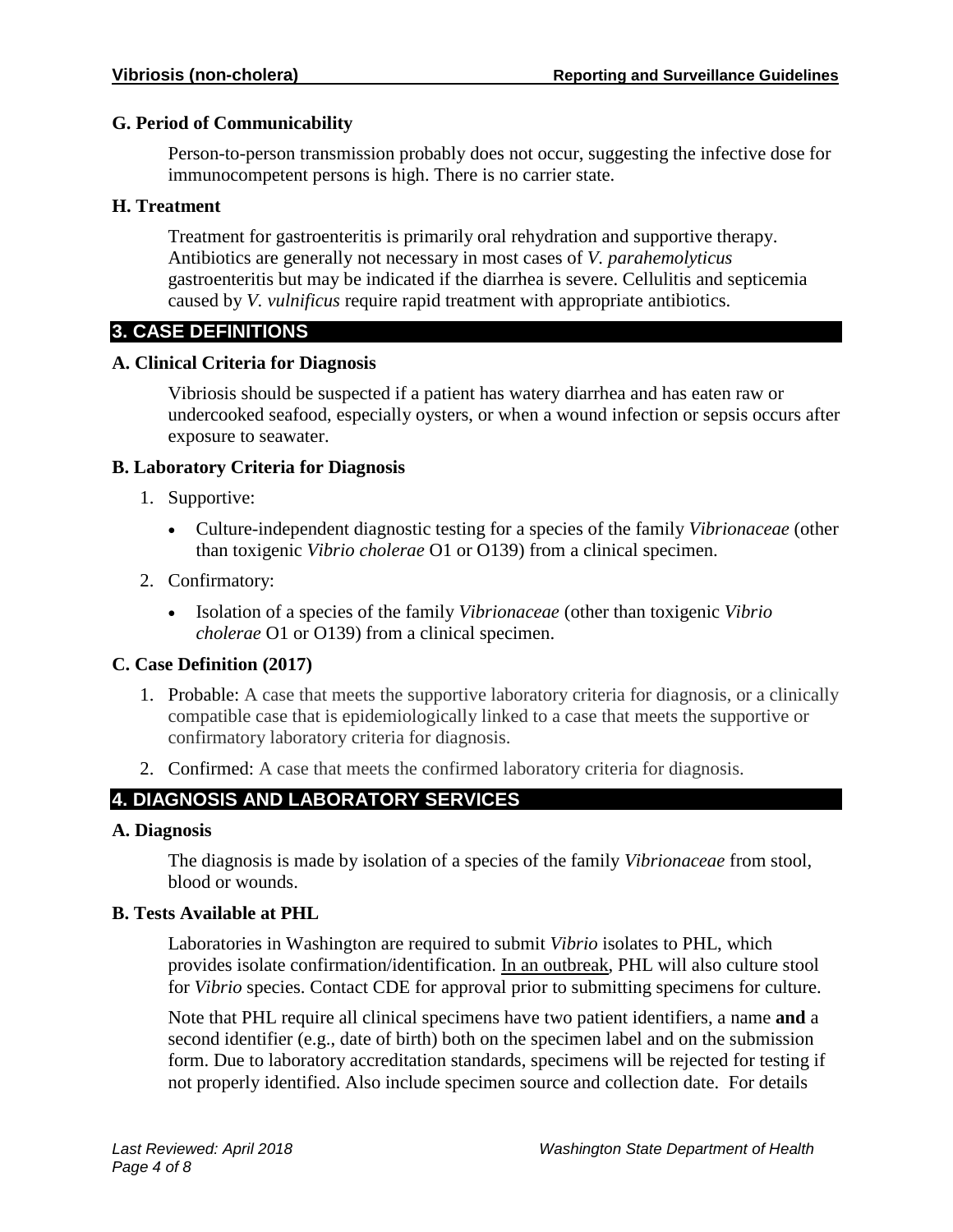see:<https://www.doh.wa.gov/Portals/1/Documents/5240/SCSI-Ent-PathScr-V1.pdf> and <https://www.doh.wa.gov/Portals/1/Documents/5240/SCSI-Ref-Vib-ID-V1.pdf>

## **C. Specimen Collection**

For stool culturing, use a sterile applicator swab to collect stool, insert the swab into Cary-Blair transport medium, break off the stick at the score line below the lid of the bottle, push the cap on tightly, seal with pressure-sensitive labeling tape and mail immediately.

Enclose a completed PHL Microbiology form with each isolate and stool specimen: <https://www.doh.wa.gov/Portals/1/Documents/5230/302-013-Micro.pdf>

## **5. ROUTINE CASE INVESTIGATION**

Communicable Disease Epidemiology (CD Epi) at the Local Health Jurisdiction will interview the case and others who may be able to provide pertinent information. In the event shellfish or other seafood were from a commercial source (restaurant, market or grocery, food truck, other commercial enterprise), an environmental health investigation is also required and shellfish tags must be collected. Use the Vibrio checklist to track progress of investigation.

## **A. Enter case in WDRS**

1. Enter case in Washington Disease Reporting System (WDRS) immediately to generate a WDRS case ID that will be used in tracking.

## **B. Interview Case**

- 1. Interview case using the WDRS case report form:
- 2. Interviewing tips:
	- *If recreational harvest*: Gather details about who harvested the shellfish or other seafood (including contact information in the event additional information needs to be gathered), when and where it was harvested, storage conditions, and how the items were prepared (served raw, if cooked, how cooked, possibilities for cross-contamination in storage or preparation).
	- *If shellfish or seafood were from a commercial source (restaurant, market/grocery, food truck or other commercial establishment)*: If possible, use the restaurant/market menu online when interviewing the case. Be aware, however, that the shellfish eaten may have been a special item not on the menu. To pinpoint dates and times of the meal, ask the case to look at receipts, online bank statements, or calendars. Some restaurants serve multiple types of shellfish, and it is crucial to pinpoint *as closely as possible* which shellfish were eaten. If possible, have the case look at pictures of shellfish during the interview, or describe what the various types of shellfish look like to assist in recall.
	- *If case handled raw shellfish*: Determine the type of shellfish and source (market, recreational harvest, restaurant, other source). Obtain specific details about the exact type of shellfish and exactly where they were harvested and served.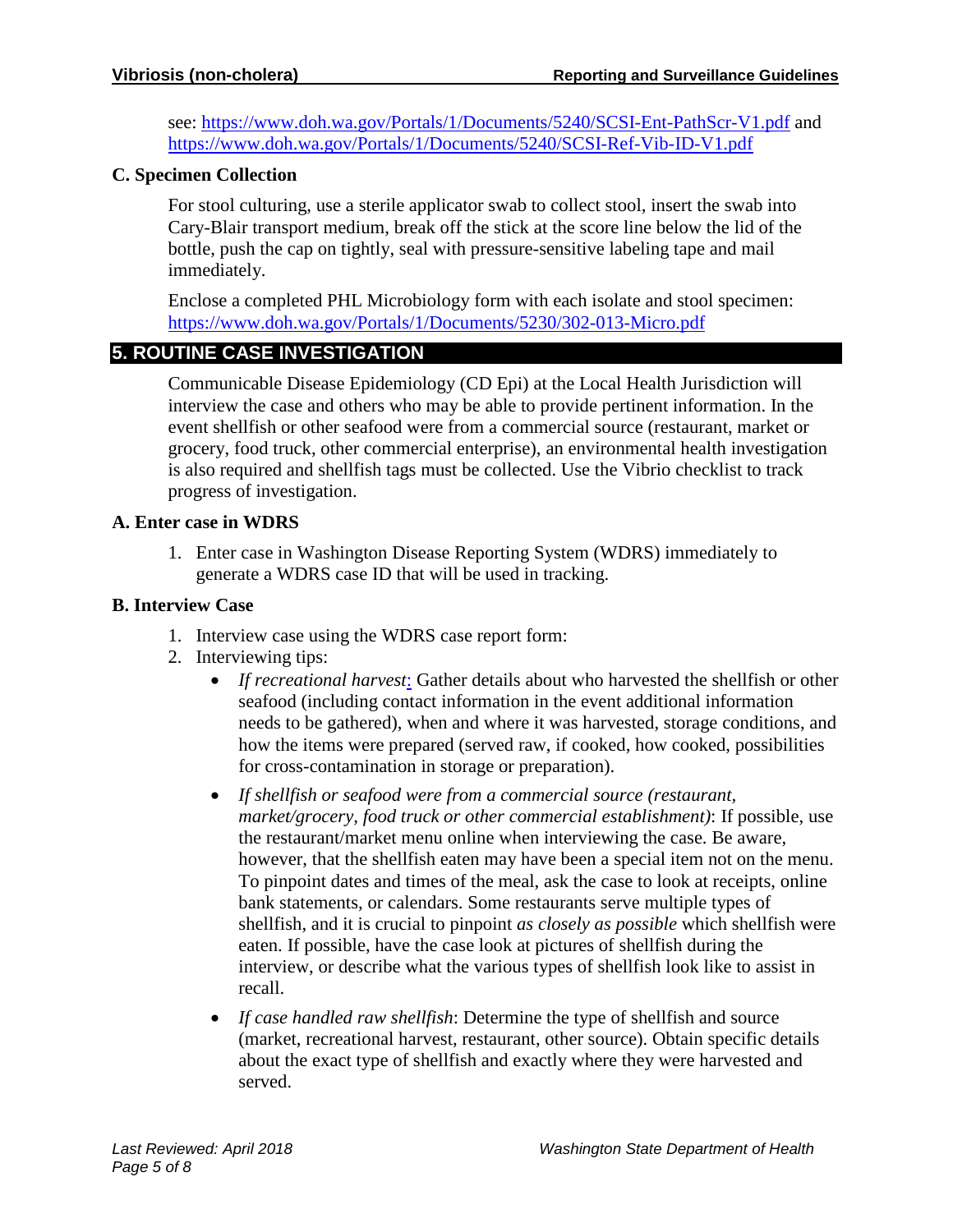- *If travel outside the United States*: Obtain travel dates and locations visited.
- *If skin exposure to seawater*: Obtain date and exact location of exposure (beach name and location).
- *If consumption of untreated water*: Obtain date and exact location of exposure.

## **C. Environmental Evaluation**

Environmental evaluation is needed if there was a commercial source for the shellfish or seafood (that is, if shellfish/seafood were from a restaurant, market/grocery, food truck or other commercial establishment). Below are three common scenarios**.**

## **1. If case consumed shellfish or other seafood from a commercial establishment (restaurant, grocery/market, food truck or other commercial establishment)** *in the same jurisdiction as residence,* **LHJ CD Epi should request that LHJ EH:**

- a. Perform a field investigation to collect tags and determine whether there was evidence of improper storage, cross-contamination, or holding temperature violations.
- b. Provide page 5 and ask them to complete the "Commercial Vendor Information".
- c. Collect shellfish tags for the implicated product (be as specific as possible regarding what product is suspected to ensure that the appropriate tags are collected).
- d. Complete the [Field Investigation Worksheet \(Part II\)](https://www.doh.wa.gov/Portals/1/Documents/5100/420-021-ReportForm-FoodOutbreak2.pdf)
- e. Submit WDRS page 5 with shellfish tags to DOH Shellfish Program via email at [sf.illness@doh.wa.gov](mailto:sf.illness@doh.wa.gov) or fax to 360-236-2257.

## **2. If case consumed shellfish or other seafood from a commercial establishment (restaurant, grocery/market, food truck or other commercial establishment)** *in a different county than the county of residence (but still within Washington),* **LHJ CD Epi should***:*

Contact EH in the LHJ where the commercial establishment is located and request that they perform an environmental investigation and collect tags as in section C1.

## **3. If case consumed shellfish or other seafood from a commercial establishment (restaurant, grocery/market, food truck or other commercial establishment)** *in a state other than Washington,* **LHJ CD Epi should***:*

Contact DOH CDE at 206-418-5500. DOH CDE will facilitate environmental investigation and tag collection.

Be sure to still complete the WDRS case report up to the top of page 5.

## **6. CONTROLLING FURTHER SPREAD**

## **A. Infection Control Recommendations**

1. Hospitalized patients should be treated with standard precautions. Contact precautions should be used for diapered or incontinent persons for the duration of the illness.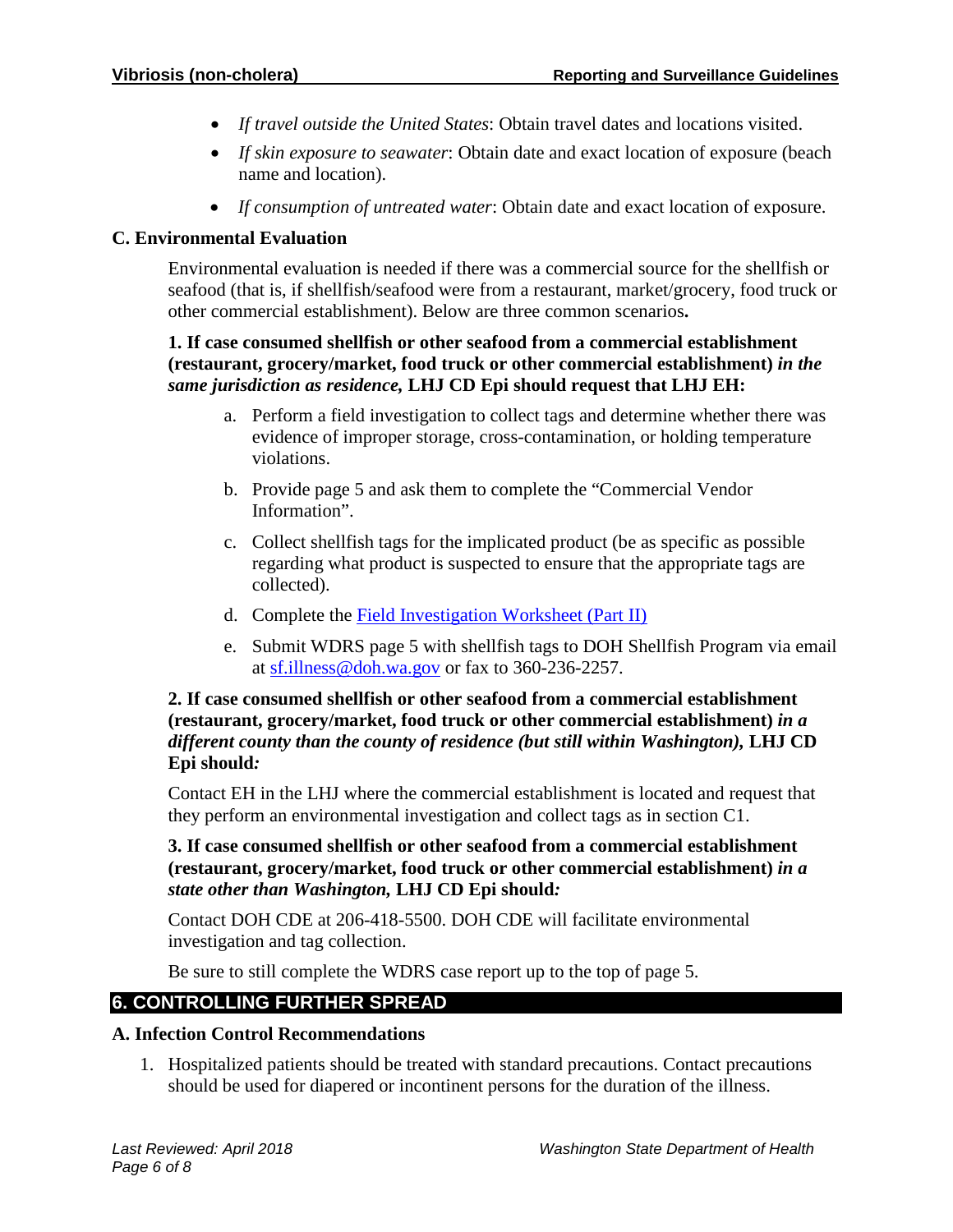- 2. The case should be educated regarding effective hand washing, particularly after using the toilet, changing diapers, and before preparing or eating food.
- 3. As indicated, the case should be instructed on the importance of proper food handling and adequate cooking of shellfish; and avoidance of cross-contamination of other foods by raw shellfish or contaminated seawater.

### **B. Case Management**

Follow up culturing not required.

#### **C. Contact Management**

Household and other close contacts are generally not at risk for infection since the infection is probably not directly transmitted person-to-person.

#### **D. Management of Other Exposed Persons**

Other exposed persons should be educated about symptoms and told to consult a health care provider for diagnostic testing and treatment if indicated.

#### **E. Environmental Measures**

The DOH Shellfish Program will decide whether a product recall or harvesting restrictions are warranted after receiving the information collected in Section 5C above.

## **7. MANAGING SPECIAL SITUATIONS**

#### **A. Case is a Food Handler**

Because vibriosis is not transmitted person-to-person, there are no individual isolation control measures necessary. If a case is a food handler, or in another high-risk occupation, counsel them to exclude themselves from work until symptoms stop, as would be the recommendation for any diarrheal illness.

### **B. Food Served at a Public Gathering Implicated**

Determine the source of shellfish and how the shellfish were handled prior to consumption.

### **C. Case Works at a Health Care or Residential Care Facility**

Determine if there has been increased incidence of diarrheal illness within the past week. If so, investigate these reports to identify possible common source outbreaks or continuing sources of exposure. A facility may have requirements for reporting to their licensing agency. If indicated, conduct a sanitary inspection of the facility and obtain food history related to consumption of shellfish.

### **D. Outbreaks**

If you suspect an outbreak, contact OCDE and begin an investigation immediately.

## **8. ROUTINE PREVENTION**

### **A. Immunization Recommendations:**

None.